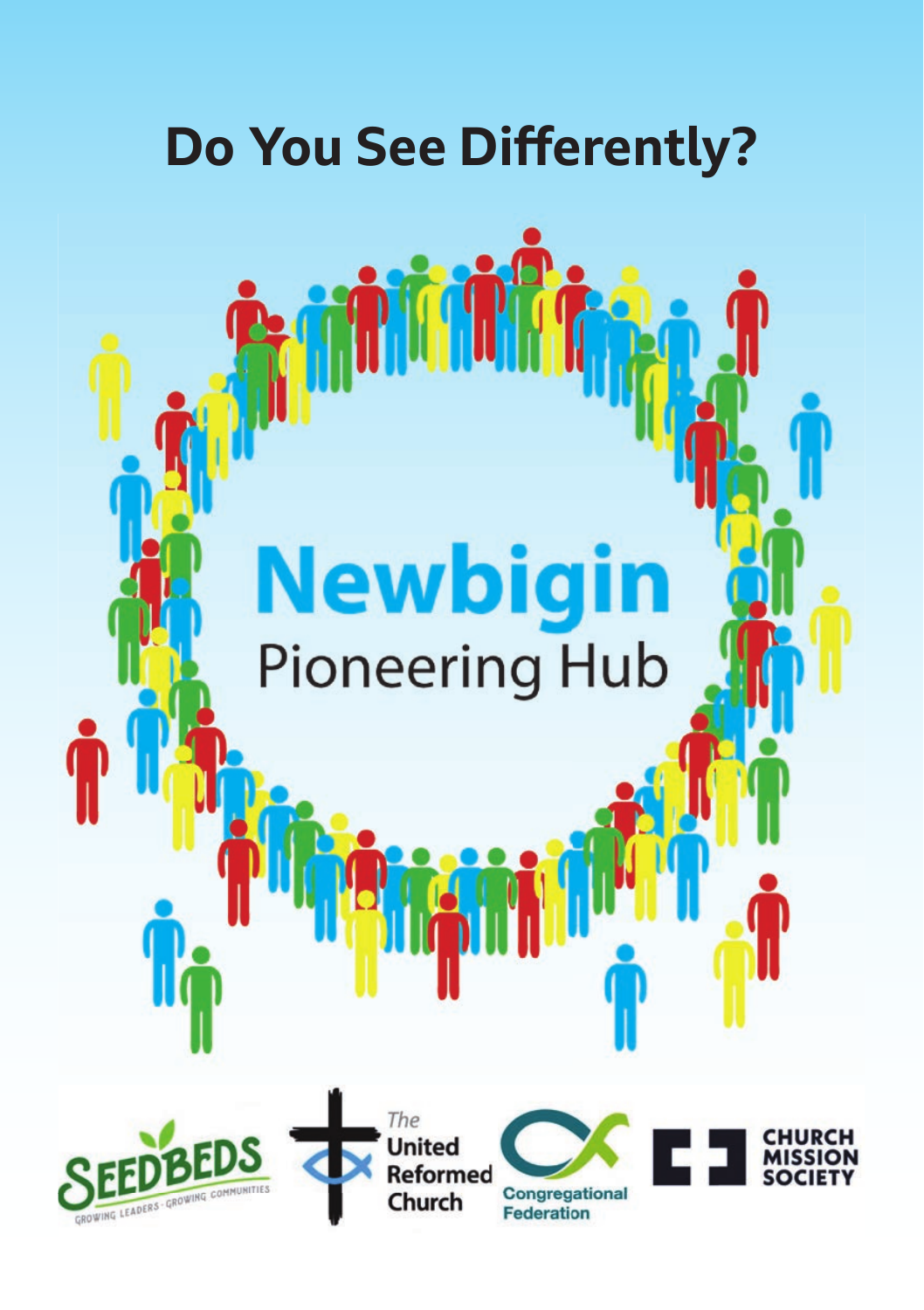# **Do you See…**

- **� New possibilities?**
- **� A way where there is no way?**
- **� Ideas for mission in your community that just might work?**
- **� A new community of disciples where there is none?**
- **� How your local community can flourish in God's love and shalom, but know this can't happen alone?**

If you can see even a glimpse of any of these, then come and be part of the Newbigin Pioneering Hub and see if your hopes can be realised together with us.

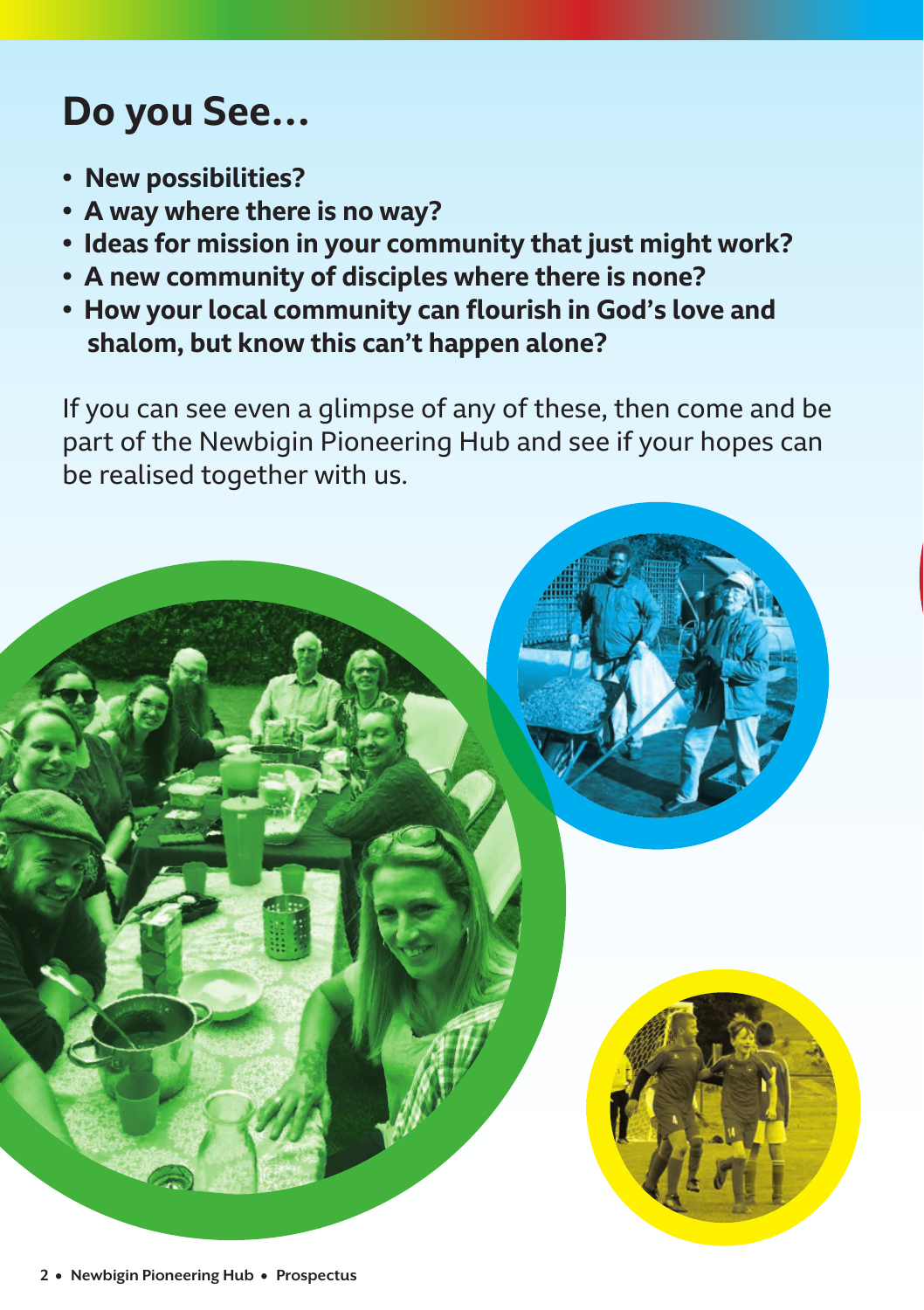# **Introducing the 'Newbigin Pioneering Hub'**

We are a collaboration between the **[United Reformed Church](https://urc.org.uk/)**, **[the Congregational Federation,](https://www.congregational.org.uk/) [Church Mission Society](https://churchmissionsociety.org/)** and the **[Seedbeds](https://seedbeds.org)** organisation and named in honour of the inspirational URC Minister and mission theologian Lesslie Newbigin. This new venture is open to all and part of celebrating the past 50 years of the United Reformed Church and Congregational Federation by investing our future in local communities.

#### *Our mission is:*

*'To discover, nurture, empower and release a new Community of Pioneers, able to see God's love and shalom flourish in their local communities.'* 

*Rev Dr Ash Barker, who leads the Newbigin Pioneering Hub from Winson Green, inner city Birmingham, says,*

*"We long for every local community to flourish in God's love and shalom, but know so many neighbourhoods are missing out right now. I believe this new venture can unearth a new generation of Pioneers, ready to be planted personally in local places and able to grow people into new communities of hope, faith and compassion wherever Jesus has called them to serve. We have hard-won insights from experienced Pioneers that can help form, guide and inspire a new generation of Pioneers from here.'* 

#### **Could God be calling you to step out in faith with us to see your God- given dreams in your local community flourish in faith, hope and love?**

Join our CMS awarded Certificate in Pioneer Mission; Help us form a Community of Pioneers; Come to a taster day in Winson Green and/or Attend the Annual Newbigin Public Lecture.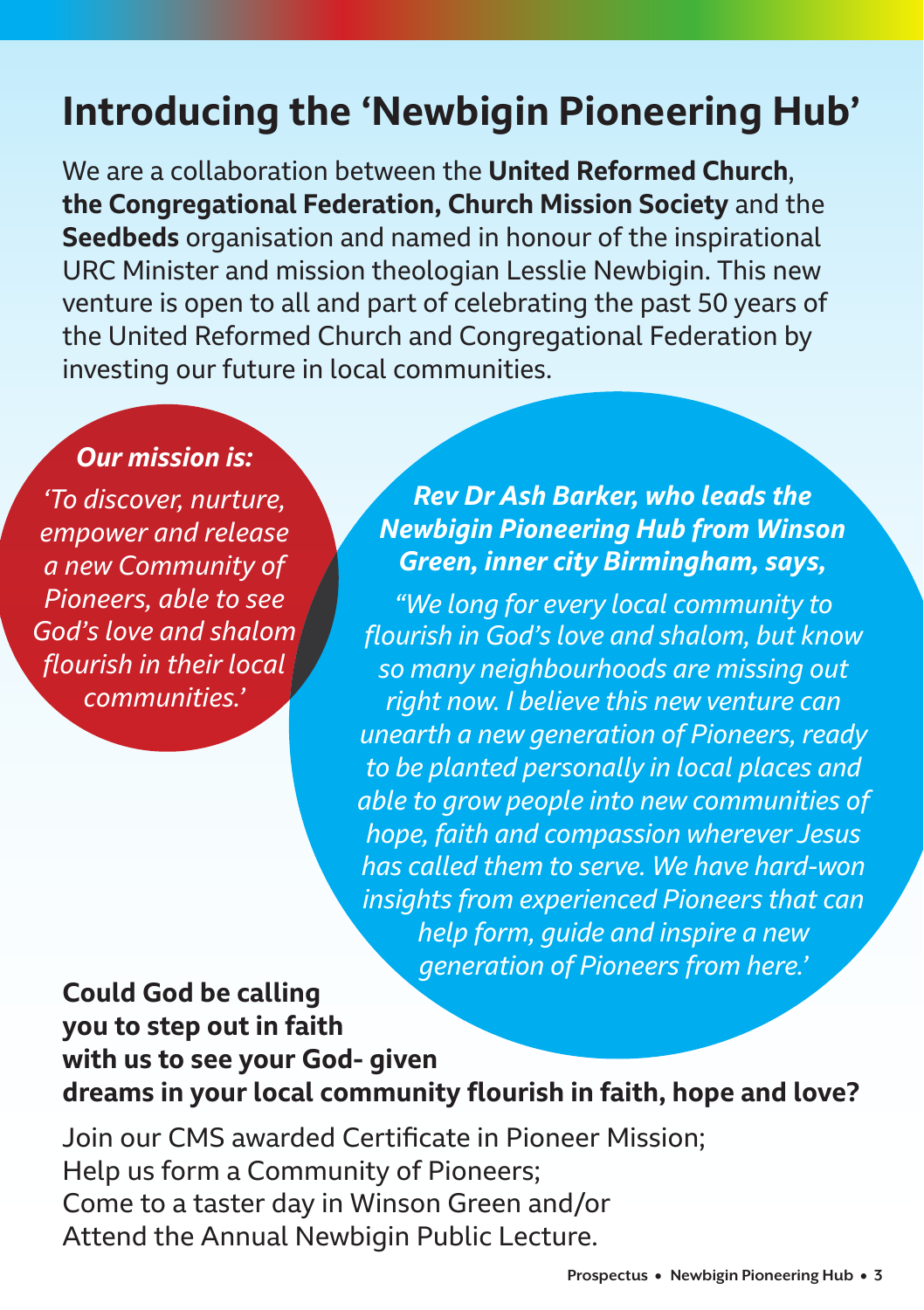# **'The CMS Certificate in Pioneering Mission'**

This is our foundational course designed and led by experienced pioneering practitioners, for practitioners. Church Mission Society has offered this course around the UK and will now make it be available to all, rooted in the United Reformed Church in partnership with the Congregational Federation, and planted in a live pioneering context in inner city Birmingham.

The course will start September 2022 and will include six units run over 3 weekend residential (The Greenhouse at Barnes Close), hybrid sessions (online and in Lodge Road Community Church, Birmingham) on 3 full Saturdays and 3 Wednesday evenings along with personal coaching.

The six units offered are:

- **� Pioneering Mission**
- **� Missional Spirituality**
- **� Church and Mission**
- **� Mission and the Bible**
- **� Community Development**
- **� Missional Entrepreneurship**

There is also a pitch to a resource panel and graduation.

*Jonny Baker, CMS. "Training designed specifi cally by pioneers, for pioneers. Students say they get:*  Confidence; Community; *A pioneer language; Tools and resources; Personal growth; An award; A mentor; A tutor; pastoral support and more."*

**4** • **Newbigin Pioneering Hub** • **Prospectus**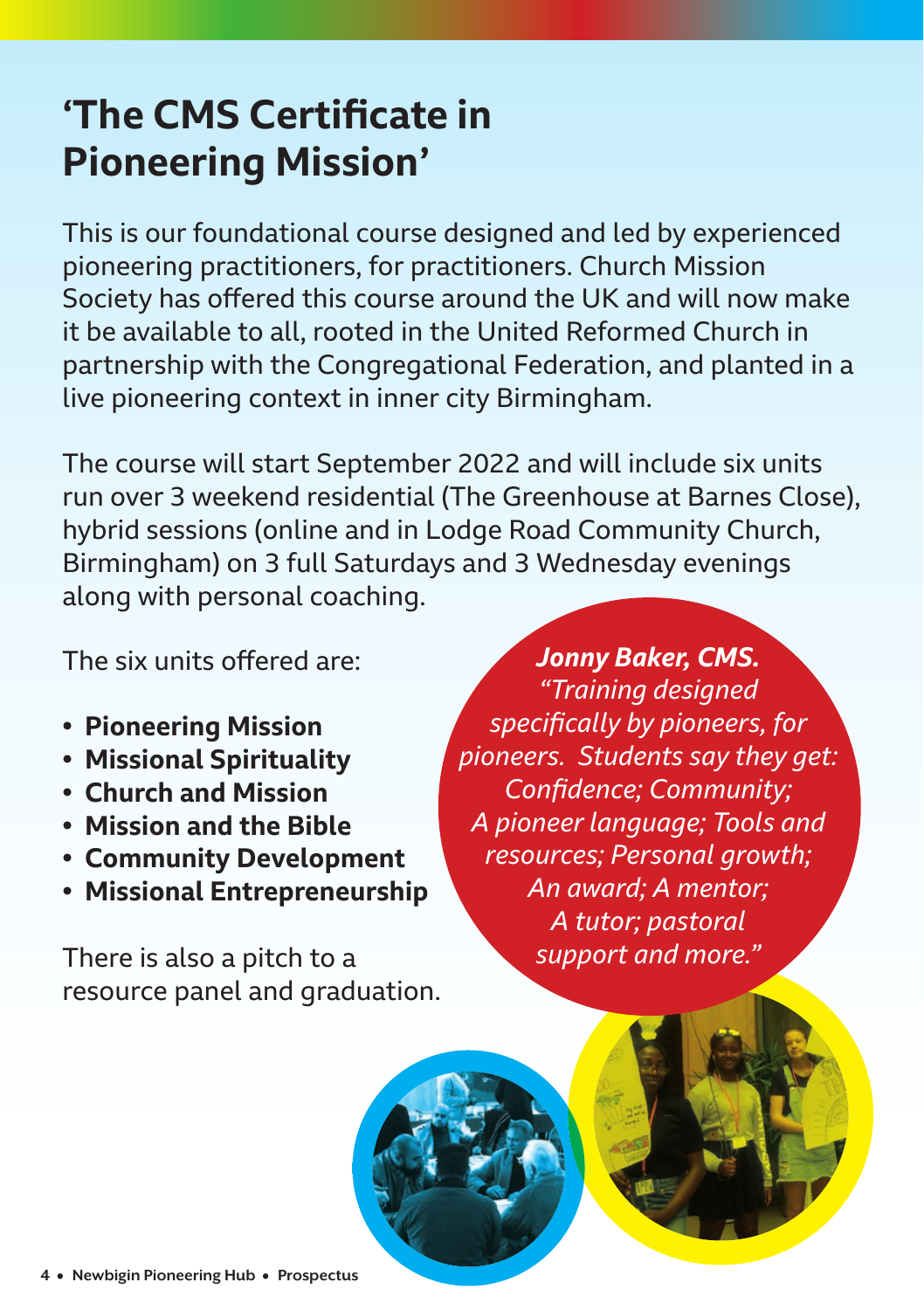### **Quotes from previous students**

#### *Lindsay, pioneer and* **student on the CMS Certificate** *in Pioneering Mission*

*"It's been such a valuable experience to look at mission in the local context. To take the written words out of the text books and apply that learning to the place that I live. It's opened my eyes to what's unseen in my community. Challenging my understanding of what it means to live on the margins of society. Learning about mission in a creative and inclusive way supported by like minded people has been an amazing experience."* 

#### *Bryce Tangveld, pioneer and student*

*"The CMS pioneer training team exists to encourage and build up those who see new or unique ways of doing mission and living out the love of Jesus. My natural talents are being fostered and I'm challenged to think way outside the box."*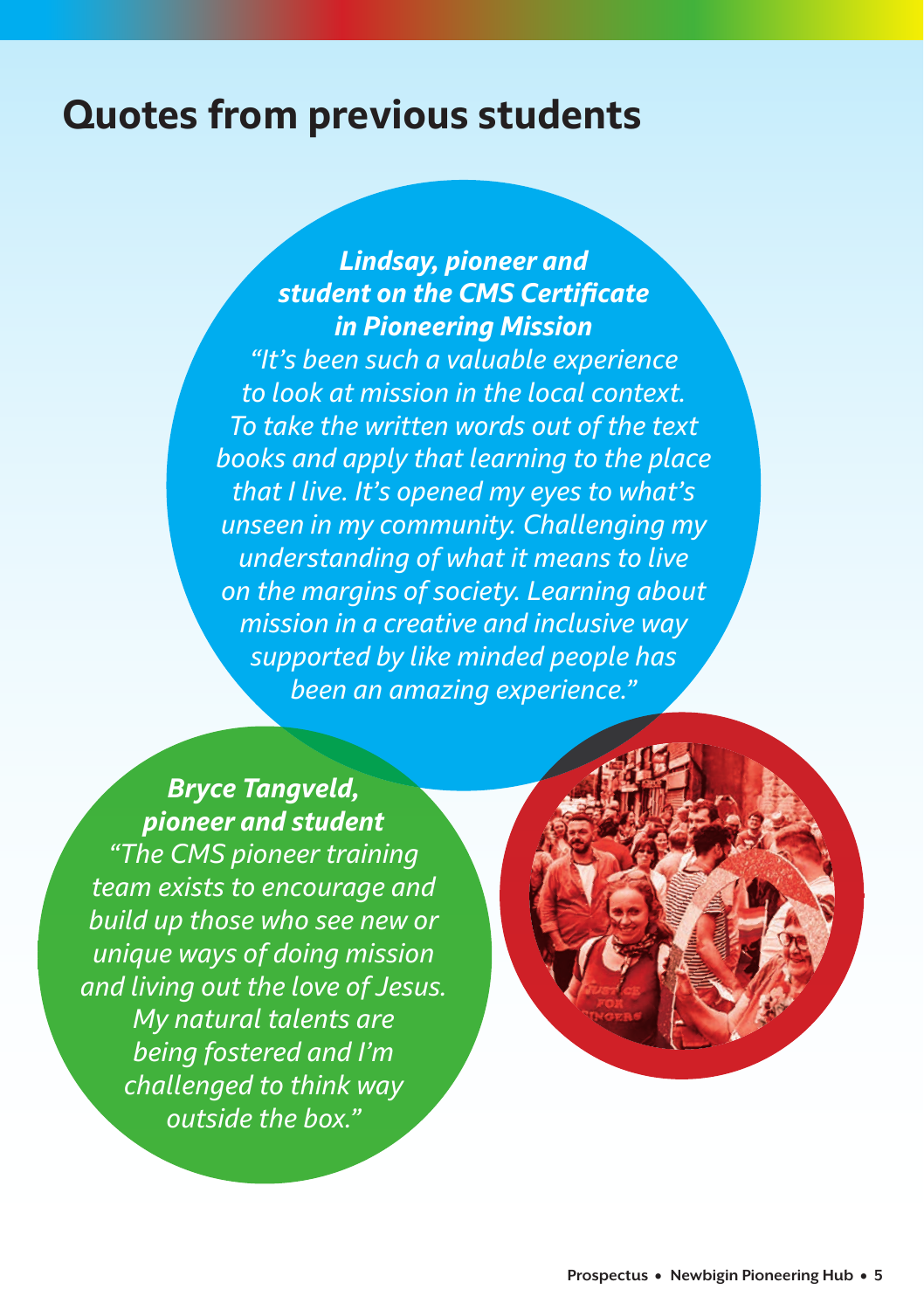# **'Community of Pioneering'**

Aims to discover, nurture, empower and release a new generation of Pioneers. This will include helping Pioneers connect with new mission contexts, pathways, retreats and coaching. We believe we can go further and deeper in our calling as Pioneers if we connect together well. We will form this 'Community of Pioneers' out of those who currently identify as Pioneers as well as those coming through the 'Certificate in Pioneer Mission.'

## **'Newbigin Annual Public Lecture'**

To stimulate Christians into more thoughtful and deeper engagement in the places they live and serve, we offer a public lecture with a high profile Christian leader who embodies a contemporary spirit of Lesslie Newbigin. In previous years this has included: Dr Steve Bevans (2018), Dr Krish Kandiah (2019), John Newbigin and Dr Ash Barker (2021).

*On 2nd July 2022 the next Newbigin Public Lecture will be given by Dr Cathy Ross (missiologists, author, CMS) at the Lodge Road Community Church. We will be celebrating the Newbigin Pioneering Hub, a 50th anniversary project for the URC.*

On Wednesday, 7th June 2023 Shane Claiborne (author, activist, Simple Way) will give next years address.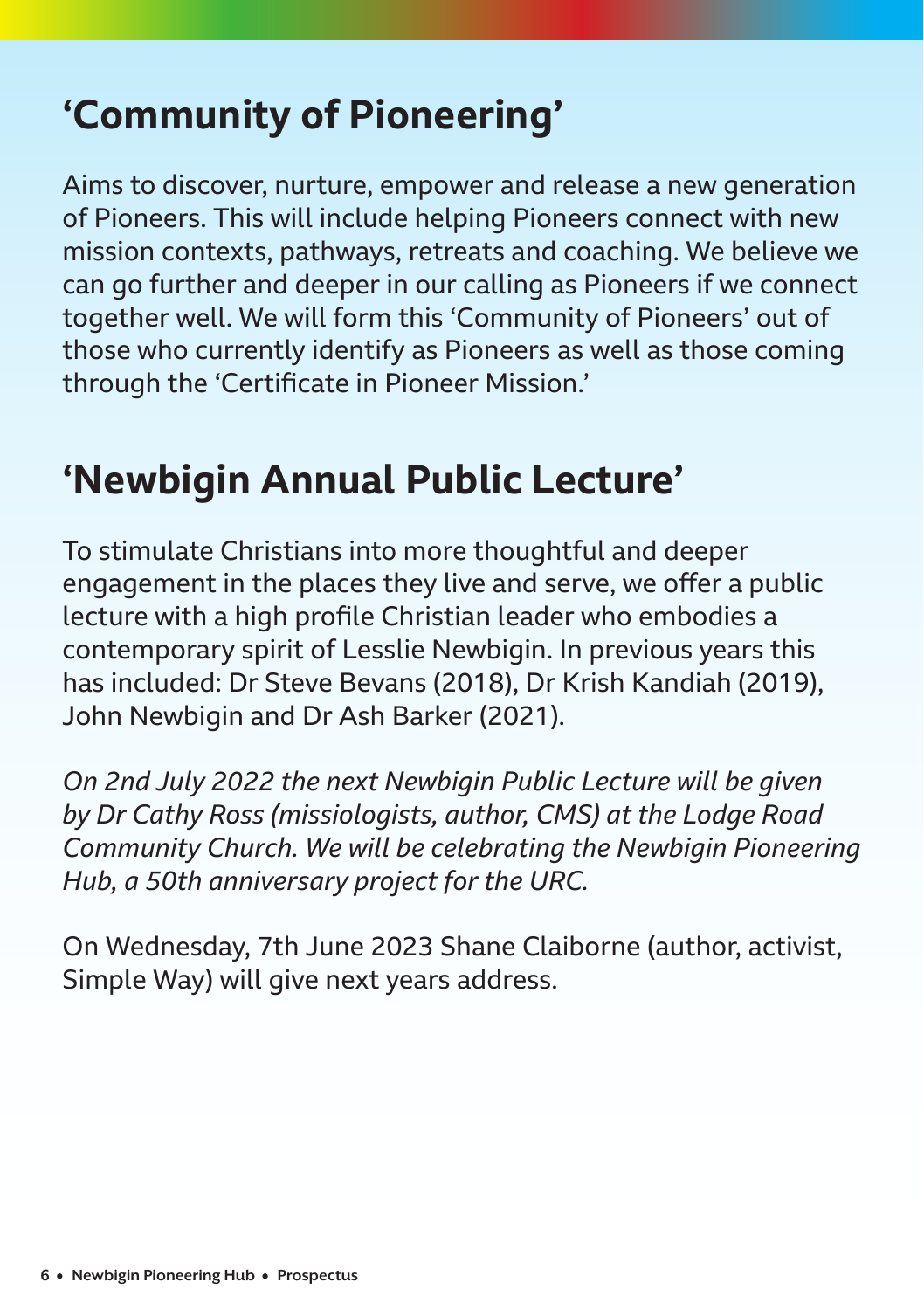### **'Taster Days in Winson Green'**

These are an opportunity to connect and find out more about the 'Community of Pioneers' and the 'Certificate in Pioneer Mission' course that will run by the '*Newbigin Pioneering Hub*'. The interactive day will be led by Newbigin Pioneering Hub leader Rev Dr Ash Barker and CMS's Jonny Baker with local 'Stories of Hope' in Winson Green.

> *'The Church in each place is to be the sign, instrument and foretaste of the reign of God present in Christ for that place; a sign, planted in the midst of the present realities of the place but pointing beyond them to the future which God has promised; an instrument available for God's use in the doing of his will for that place; a foretaste - manifesting and enjoying already in the midst of the messianic tribulations a genuine foretaste of the peace and joy of God's reign.' - Lesslie Newbigin*